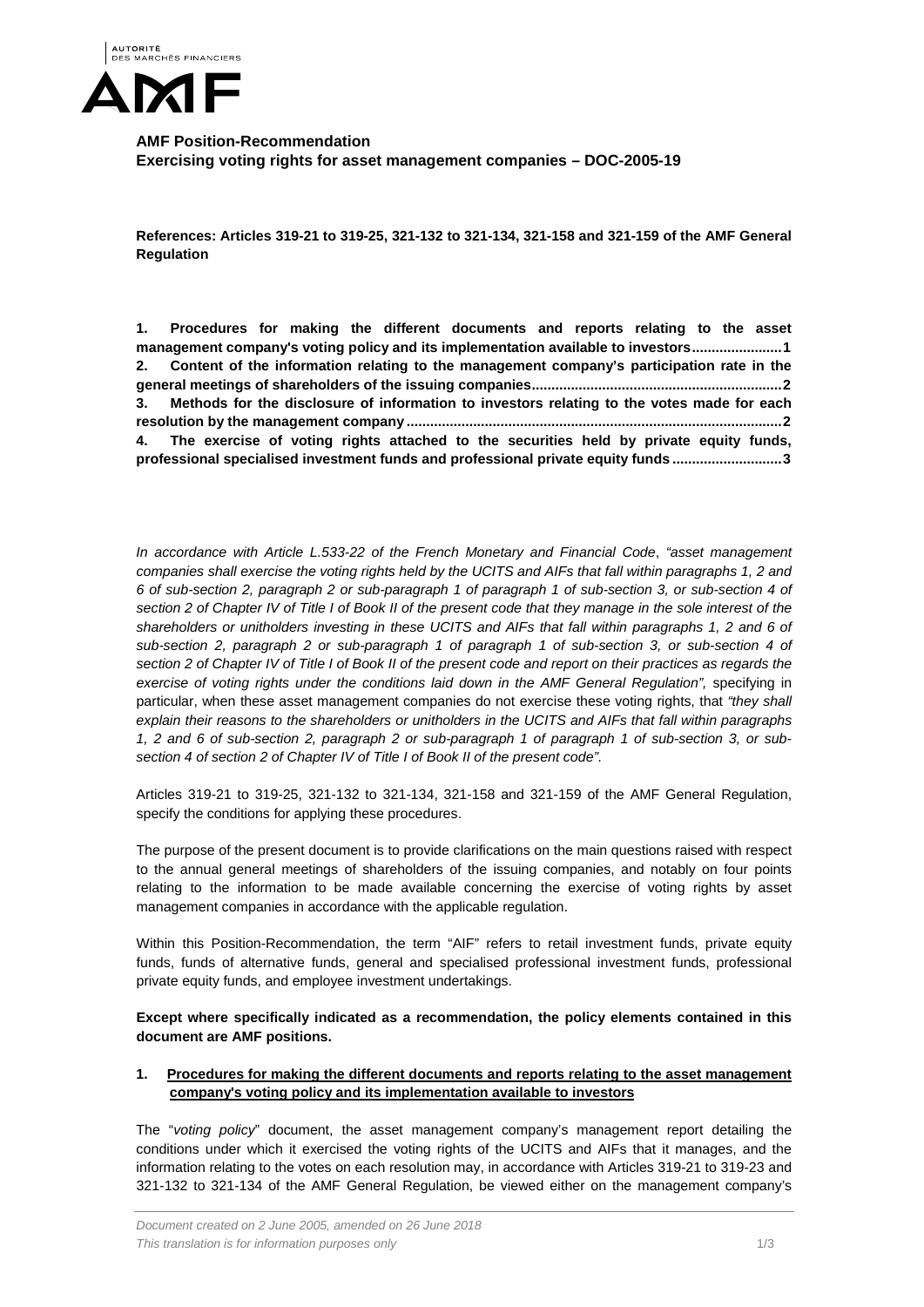

website or at its registered office. Thus, in cases where the management company does not have a website, this information can be consulted at its registered office.

Moreover, it should be noted that the prospectus is required to indicate how investors can access the "*voting policy*" document, as well as the report detailing the conditions in which the voting rights were exercised, and that the "*voting policy*" document must be made available free of charge to the unitholders or shareholders of the UCITS or AIF who request it.

### <span id="page-1-0"></span>**2. Content of the information relating to the management company's participation rate in the general meetings of shareholders of the issuing companies**

The management report referred to in Articles 319-22 and 321-133 of the AMF General Regulation describes how the management company exercised the voting rights of the UCITS and/or AIF that it manages. It notably mentions "*the number of companies in which the asset management company exercised voting rights, compared with the total number of companies in which it held voting rights"*.

This ratio includes, in the numerator, the number of general meetings of shareholders at which the management company exercised voting rights and, in the denominator, the number of issuing companies in which stakes were held at the date that voting rights were exercisable.

### **Recommendation**

It may be useful to provide investors with information enabling them to understand the degree of participation of the management company in the general meetings of the issuing companies compared to the principles laid down in the "*voting policy*" document. The AMF recommends that asset management companies establish a ratio with a denominator that is limited to the scope of the companies in which they announced their intention to exercise voting rights in their "*voting policy*" document. This second indicator could be provided in addition to the first.

# <span id="page-1-1"></span>**3. Methods for the disclosure of information to investors relating to the votes made for each resolution by the management company**

Articles 319-23, sub-paragraph 2 and 321-134, sub-paragraph 2 of the AMF General Regulation state that the asset management company shall make available to all unitholders or shareholders of a UCITS or AIF who request it information about the exercise of the voting rights by the asset management company on each resolution presented to the general meeting of shareholders of an issuer when the percentage of the securities held by the UCITS or AIFs that are managed by the asset management company reaches the shareholding threshold indicated in the "*voting policy*" document referred to in Article 319-21 or Article 321-132.

The information provided by the asset management company shall focus on the elements enabling investors to understand the implementation of the voting policy. Asset management companies shall thus inform investors upon request of:

- any votes against the resolutions proposed by the management board or the board of directors of the issuing company;
- any votes that do not comply with the principles set out in the "*voting policy*" document;
- any cases where it abstained or did not participate in the vote.

Conversely, if the asset management company voted for a resolution in line with the principles set out in its "*voting policy*" document and in favour of the proposals of the management board or the board of directors, it is not obliged to respond to a request for information by an investor regarding how it voted.

When the asset management company does not respond to a request for information relating to a vote on a resolution, after a period of one month this absence of response shall be taken to mean that it voted in